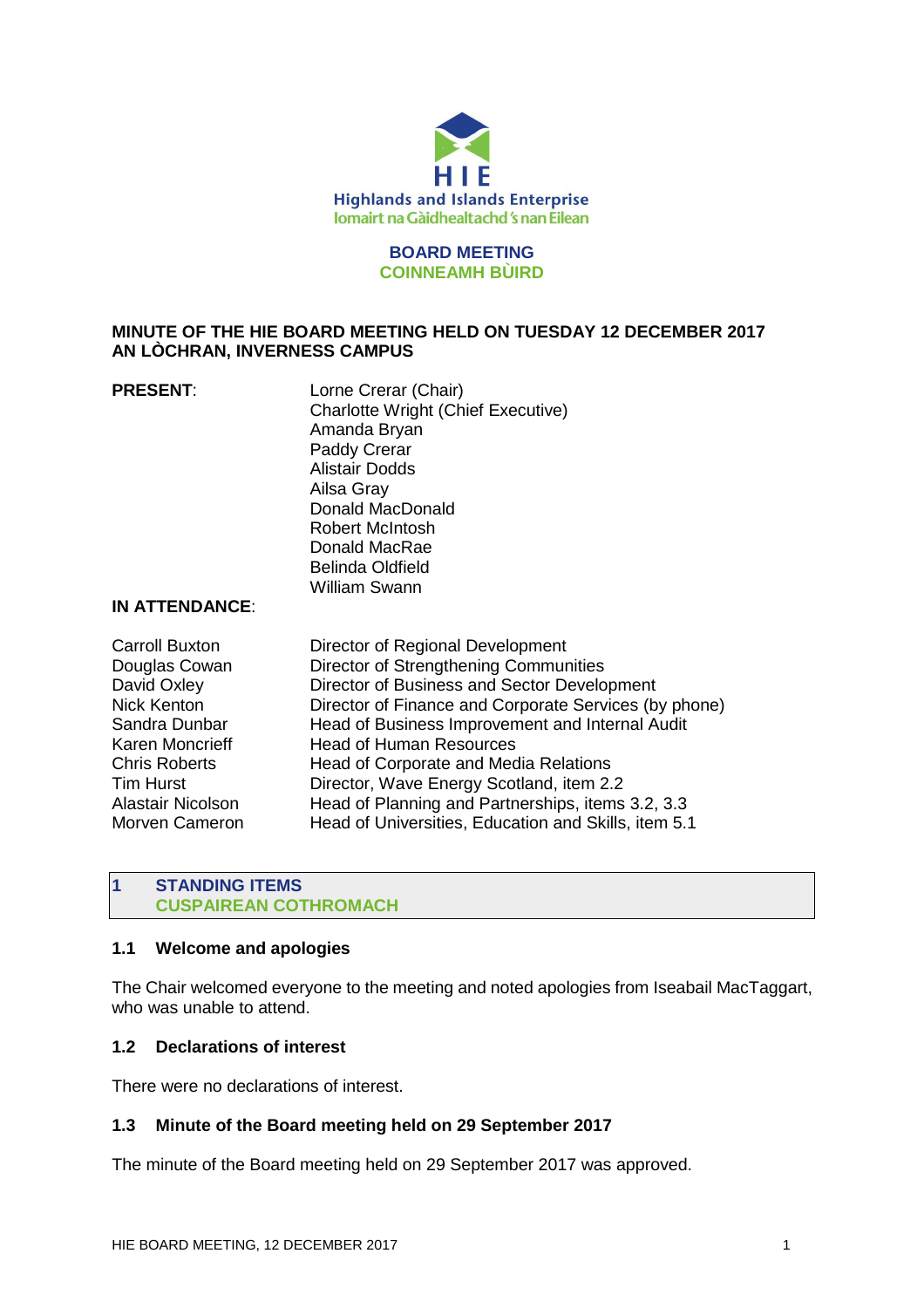# **1.4 Matters arising**

The Director of Regional Development reported that three developers had responded to HIE's invitation to submit proposals to develop a high quality business hotel on Inverness Campus by the deadline of 17 November. These submissions were now being followed up by the Inverness Campus team.

# **1.5 Minute of the Board meeting held on 4 October 2017**

The minute was approved with one amendment, to reflect more clearly the level of ambition expressed by Board members in relation to the development of Cairngorm Mountain as a tourism asset for Scotland.

# **1.6 Matters arising**

The Chief Executive confirmed that HIE's report, *Stimulating Housing Development in the Highlands and Islands*, which had been discussed in depth by the Board in October 2017, had been distributed to members of the Convention of the Highlands and Islands, as requested. The topic of housing had also been part of a discussion on attracting talent to the Highlands and Islands at the most recent meeting of the Convention.

#### **2 UPDATES CUNNTASAN AS ÙR**

# **2.1 Chair and Chief Executive's update**

The Chief Executive reported that discussions were continuing with the Scottish Government concerning HIE's budget allocation for 2018-19, and details would be disclosed in the draft budget statement delivered to the Scottish Parliament by the Finance Secretary later in December.

HIE staff were developing the agency's next one-year operating plan, which would be informed by strategic planning sessions conducted earlier in the year with employees across the organisation, and at a special session of the Board. An update would be provided at the next Board meeting.

The Chair and the Chief Executive had arranged to meet Cabinet Secretary for the Rural Economy and Connectivity, Fergus Ewing MSP, in Edinburgh on 17 December, for the annual strategic guidance meeting.

The Board noted that, following an independent review, and discussion with the Scottish Government over its plans to achieve 100% superfast broadband coverage (R100), it had been agreed to wind up Community Broadband Scotland (CBS), which HIE has administered since its launch in 2012. A small team would be retained within HIE's Strengthening Communities Directorate to complete CBS projects that were under way and contribute to the new R100 programme which has essentially superseded the role once taken by CBS. The Scottish Government would lead on communications concerning the change.

The future of innovative Dingwall-based life science company Inside Biometrics International Ltd was looking positive following acquisition by new owner Gluco RX Ltd, which had bought the firm out of administration.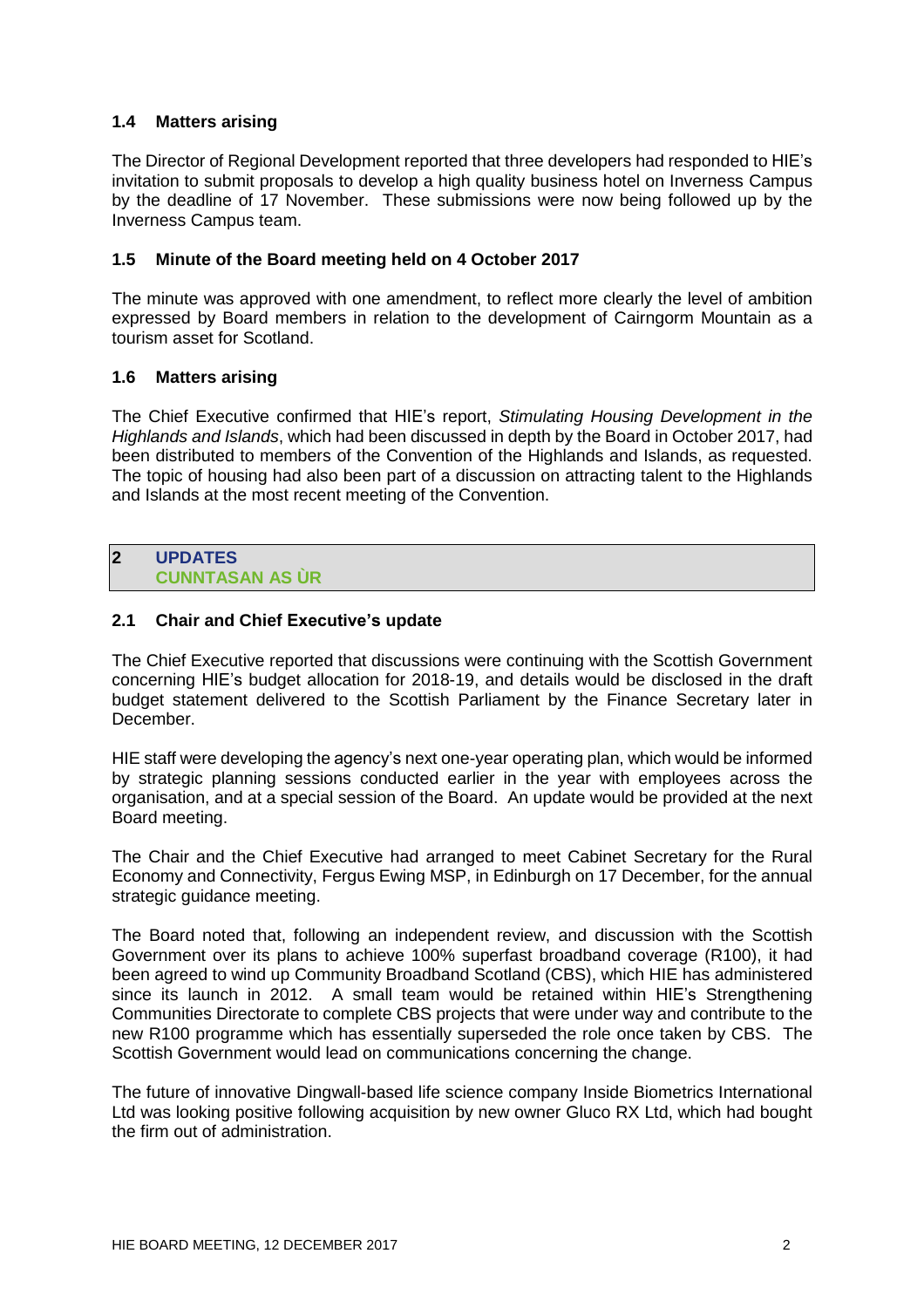HIE had signed a memorandum of understanding with the University of the Highlands and Islands and NHS Highland to develop new, linked initiatives at Inverness Campus, with a total value of £40m. The venture seeks to establish an elective care centre, research and innovation, and commercialisation opportunities.

Ambitious plans by Liberty British Aluminium to significantly expand employment at its Lochaber premises were progressing well. HIE was establishing a small team to coordinate its input to the project, which would be led by Alastair Nicolson, currently the agency's Head of Planning and Partnerships. The Chair requested that an update be submitted to the next meeting of the HIE Board.

Professor Crerar reported that he and Charlotte Wright had participated in a positive meeting over dinner at Westminster with Highlands and Islands MPs, hosted by Ian Blackford MP.

The Chair had also held a constructive first meeting with Rod Mackenzie, the new Convener of the Crofting Commission.

#### *Paragraph removed in the interests of the effective conduct of public affairs.*

The Chair noted that the new Enterprise and Skills Strategic Board would meet the following day, then convene every two months. As a member, Professor Crerar had already held several productive meetings with Strategic Board Chair Nora Senior, and offered Board to Board meetings with other member organisations, including Scottish Funding Council, Skills Development Scotland, Scottish Enterprise and Scottish Natural Heritage. HIE would also be keen to engage at board level with the new South of Scotland Economic Partnership.

It was noted that Anne MacDonald, HIE's Head of Strengthening Communities Policy, was advising the South of Scotland Partnership, along with Director of Strengthening Communities Douglas Cowan.

As Co-chair of the National Council of Rural Advisers, Professor Crerar had been involved in producing a recently published report on the implications of Brexit for rural areas.

Recruitment advertising for three new HIE Board members was expected to begin early in the new year. The Chair reported that work was under way to specify the range of skills that would be required, and noted that the recruitment timetable may make it necessary to request short extensions for the current members whose terms were due to conclude at the end of March 2018. Board members encouraged the recruitment panel to reflect the particular needs and opportunities of the region, including Gaelic, and undertook to raise awareness of the upcoming vacancies among their own networks.

The Chair and the Chief Executive had been interviewed by Holyrood magazine for an article on HIE's future plans to develop the Highlands and Islands economy. This was due to be published in January 2018.

# **2.2 Wave Energy Scotland - progress update**

# *Tim Hurst joined the meeting*

The Director, Wave Energy Scotland (WES), presented a detailed update on the HIE subsidiary's progress over the past six months. Key activities had included a successful launch of an innovation call for control systems, following which 13 projects had been selected for development support. Three projects had been chosen to progress to stage 3 in the power take-off (PTO) programme, and four landscaping studies were under way to guide future calls.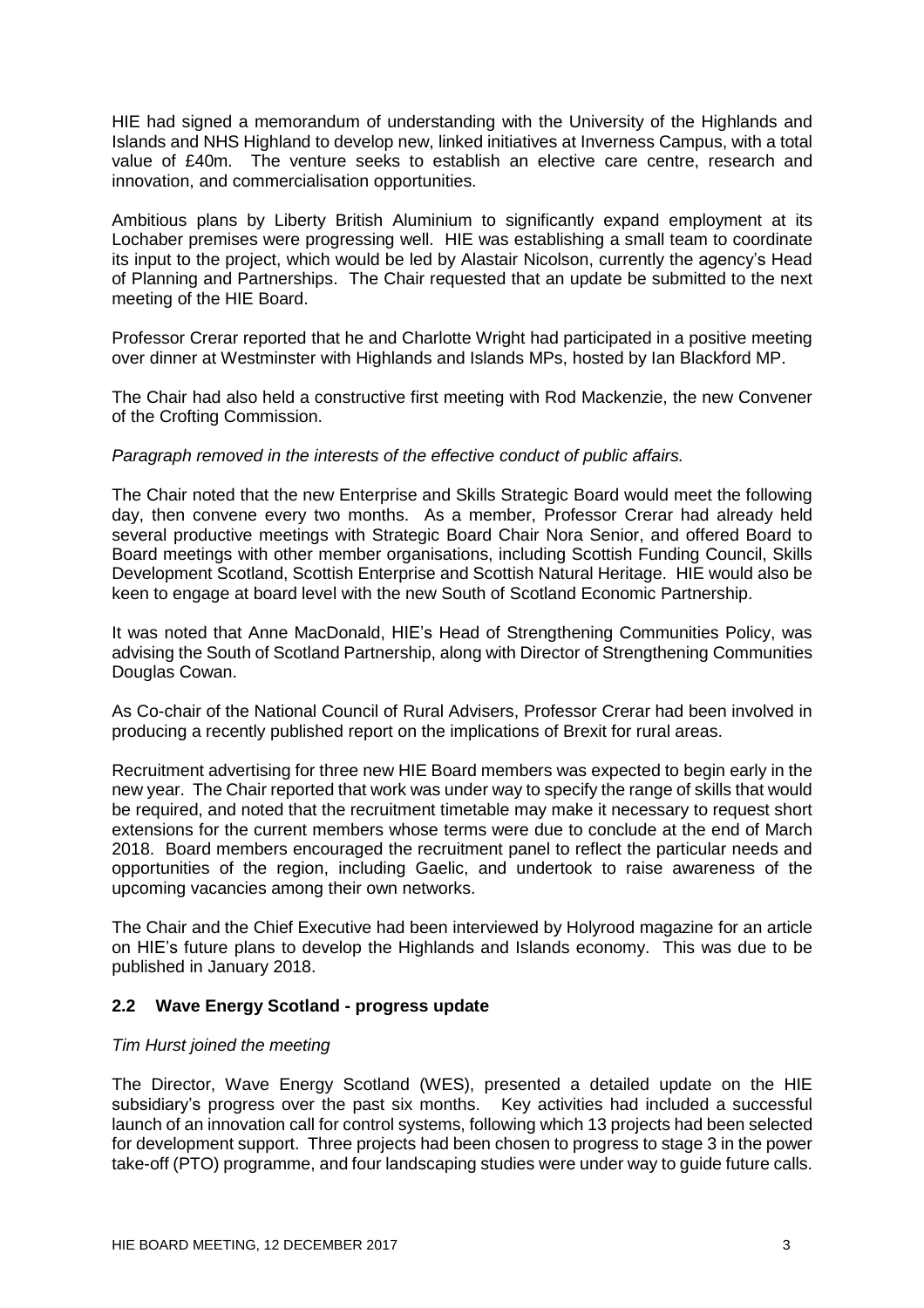WES had now worked with 172 companies from industry and academia on 61 projects, committing more than of £25m in funding.

WES had held its second annual conference, doubling attendance with 200 participants, and an online knowledge library, launched in July, had proven popular. Next steps would include redrafting the WES strategy, with input from the organisation's Advisory Group, selecting projects to progress to stage 2 of its Controls innovation call, and continuing to develop a project called Systems Engineering Approach to Wave Energy Engineering Design (SEAWEED), including engagement with the US Department of Energy. It was expected that the budget of £8m committed by the Scottish Government for 2017-18 would be fully invested.

In discussion, the Board welcomed WES's strong progress, and recommended that its communications strategy should aim to build reputation and influence by targeting a range of audiences beyond its core market of the energy and engineering sectors. The Director confirmed that WES was participating in the current Renewables UK review, and that he was a member of the steering group. Questioned on timescales, Mr Hurst stated that, provided budget is maintained at the current level, WES is on course to meet its aim for proof of concept testing to be carried out on two devices by 2020.

The Board looked forward to reviewing the redrafted WES strategy later in the year, and requested that Steve Thomson, Chair of the WES Advisory Board, attend when it is presented. Detail on planned PR activity should also be presented with the strategy.

*Tim Hurst left the meeting*

#### **3 RESOURCES AND GOVERNANCE GOIREASAN IS RIAGHLACHAS**

# **3.1 Financial statement to 30 November 2017**

The Director of Finance and Corporate Services presented HIE's latest financial statement, covering the eight months from 1 April to 30 November 2017. This showed that spend was progressing satisfactorily, with arrangements in place to ensure full investment of HIE funding by the end of the financial year.

*Paragraph removed in the interests of the effective conduct of public affairs.* 

# **3.2 Corporate performance report – December 2017**

# *Alastair Nicolson joined the meeting*

The Head of Planning and Partnerships gave a presentation outlining HIE's progress towards achieving annual performance measures for 2017/18, as agreed with the Scottish Government. This described outputs as measured at 27 November, and highlighted areas of work that were on track to meet or exceed forecast alongside others where specific focus would be required to achieve the desired results.

Board members examined the results in detail and asked a range of questions, including whether HIE sought to compare actual results achieved through its interventions at a later date. Mr Nicolson confirmed that this was indeed the case, with payment of financial support normally conditional on the client providing evidence that agreed milestones were being met. He also clarified that HIE's target measure for the average wage of jobs supported by the agency's interventions (£25k) was well above the regional average (c£21k). As a general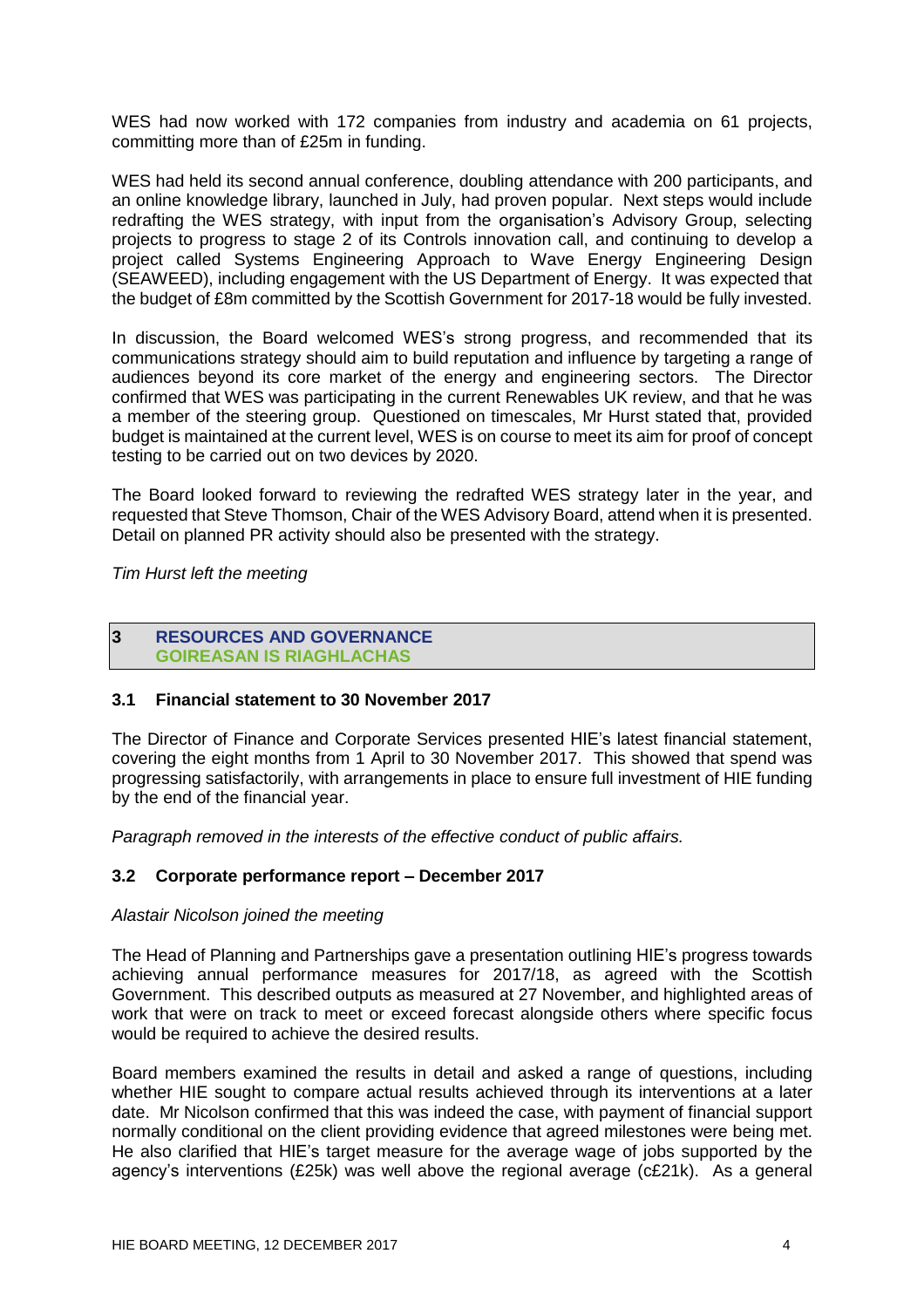trend, it was noted that higher levels of HIE investment and risk appetite were often being required to drive economic benefits from business growth. While this reflected the national pattern of recent years, it was observed that larger interventions tended to be required in certain priority areas, such as research and development, that were important to support long term growth and sustainability.

As well as welcoming the update, the Board asked to see a further report at another meeting that would illustrate HIE's performance in terms of outputs achieved over a longer time frame than a single year. In particular, there was great interest in understanding how HIE investment was being targeted over time to meet the needs and opportunities arising in specific economic sectors and geographic areas, and in seeing the broader strategic impacts that were being generated across the region as a result.

# **3.3 Strategic planning: Draft HIE Operating Plan 2018/21**

The Chief Executive introduced an early outline of HIE's draft operating plan for the coming financial year, noting that this was being developed as a one-year transitional plan. This timeframe reflected both a recognition that the new, national Enterprise and Skills Strategic Board, which will encourage greater alignment and collaboration among relevant agencies, had only just been formed, and the challenges associated with planning for a post-Brexit future at this time. The Head of Planning and Partnerships then described the contents of the draft and answered questions from Board members.

In discussion, the Board emphasised the need for performance measures that would ensure HIE investment continued to match the needs and opportunities of the Highlands and Islands as well as contributing to national progress. There was agreement that alignment with other agencies was important, however HIE's purpose as a dedicated regional agency that was focused on specific actions to develop the Highlands and Islands had to remain strong. The new operating plan would need to reflect both these aspects, and to set up means of measuring performance that would enable meaningful comparisons to be made between HIE and other agencies.

Board members highlighted the importance of talent attraction, noting that several factors outwith HIE's immediate remit played vital roles in influencing people's choice of where to live and work. Health and social care provision, housing, and digital and transport connections were all recognised as significant. Community-led development was viewed as a distinctive regional characteristic that should feature clearly in the new plan, as should the role of the timber and forestry sector, particularly in more rural areas. Members expressed a desire for the plan to reflect efforts to achieve longer term growth in key sectors, and its emphasis on the pursuit of inclusive growth, often accompanied by a place-based approach, was strongly welcomed.

Work will continue to develop the plan, and a further draft will be presented to the next Board meeting, on 13 February 2018. On behalf of the Board, the Chair thanked the Head of Planning and Partnerships for his contributions over several years, and congratulated him on being appointed to lead HIE's input to developing positive outcomes from the significant investment already under way in Lochaber by Liberty British Aluminium.

# *Alastair Nicolson left the meeting*

# **3.4 Risk register – December 2017**

The Head of Business Improvement and Internal Audit presented the HIE Risk Register, December 2017 which focused on updating the most significant corporate risks from business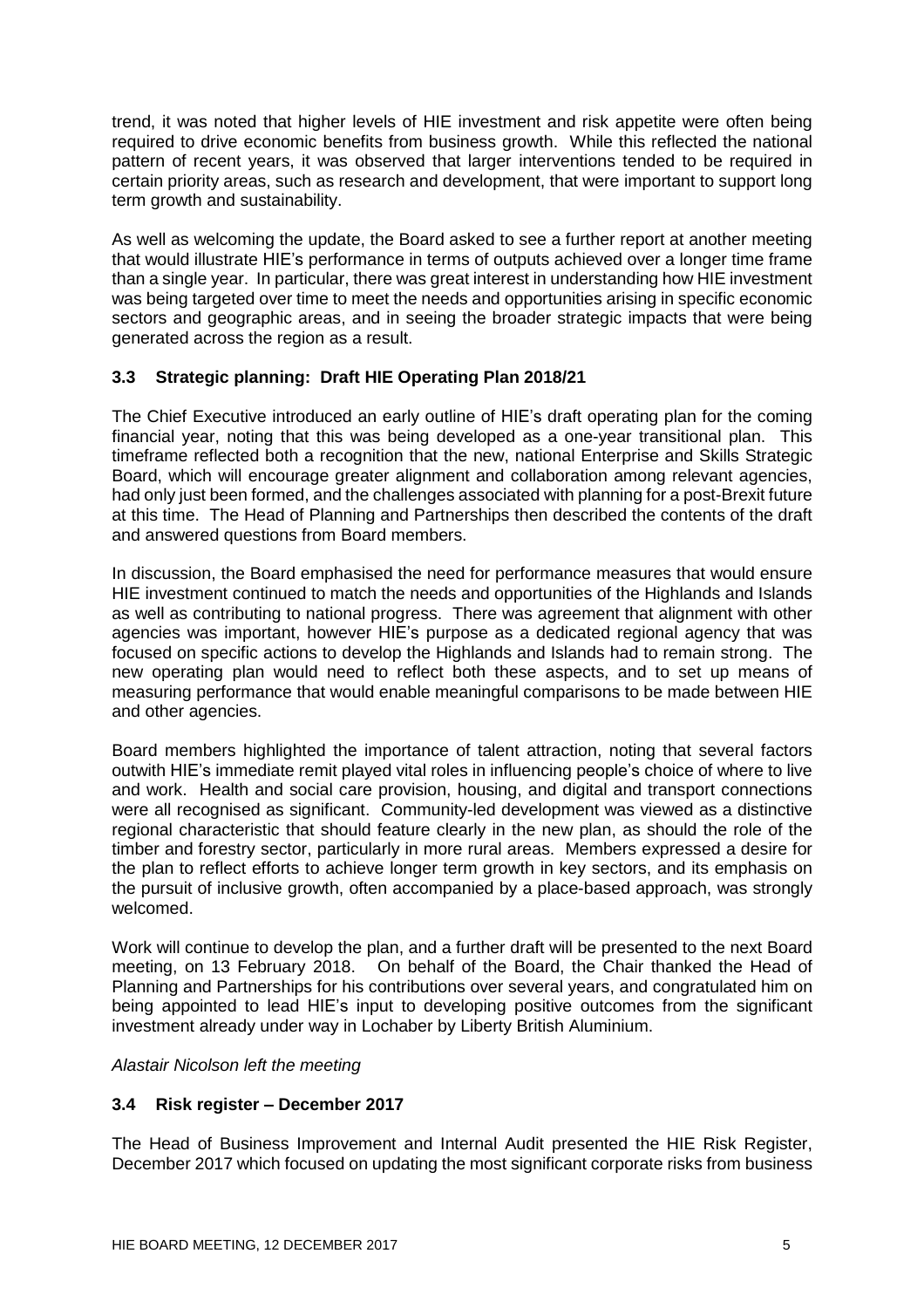unit registers and Leadership Team discussions. Appendices detailed 22 strategic risks and 16 tactical risks, tracking how these had changed over the course of the financial year.

*Sentence removed in the interests of the effective conduct of public affairs.* Alistair Dodds, as Chair of the Risk and Assurance Committee, confirmed that committee members had held a productive review session with HIE staff the previous day.

# **3.5 Property activity report for Quarter 2, 2017-18**

The Director of Regional Development presented the property activity report for the second quarter of 2017-18, including updates on progress with property sales, information on rental income and arrears, vacancy rates and construction-related activity.

Discussion focused on two specific projects: Cairngorm and Inverness Campus. On Cairngorm, the Chief Executive noted that the operator, Cairngorm Mountain Ltd, continued to be successful, generating income and meeting agreed service standards. HIE was taking a more active role in managing stakeholder relationships, led by the area team, as it was recognised that this was an area requiring greater focus. Good opportunities for positive communications would include an upcoming trial of snow making equipment, known as the Snow Factory, which HIE would also be supporting at other snowsports centres in the region, and plans to commission a review of skiing uplift infrastructure that would be used to inform future investment decisions. A local community group was considering an asset transfer request, and HIE was advising in the usual manner, through the Community Assets team.

At Inverness Campus, the Director of Regional Development confirmed that discussions were at an advanced stage with a life sciences business that was a potential tenant for Aurora House, and that HIE's Leadership Team would shortly consider tenders for construction of a second advance building for life sciences, to be called Solasta House, which had been approved by the Board in April. Progress was being made on the planned North Bridge, and SusTrans had invited HIE to re-apply for funding next year.

A new HIE property strategy was in development, with a demand study under way and a sales strategy previously presented to the Board. At the Board's request, it was agreed that the overarching strategy would be reviewed at a forthcoming Board meeting.

# **4 INVESTMENT DECISIONS MOLAIDHEAN AIRGEAD-TASGAIDH**

# **4.1** *Item removed due to commercial sensitivity.*

# **4.2 Orkney Research and Innovation Campus**

*Graeme Harrison and Harvey Stevenson joined the meeting.* 

The Orkney area team provided an update on the construction tender process for the ambitious project to develop Orkney Research and Innovation Campus in Stromness, which is planned to be taken forward as a joint venture between HIE and Orkney Islands Council. An open OJEU procurement for construction of the campus had resulted in two tenders being received and evaluated.

*Paragraph removed due to commercial sensitivity.*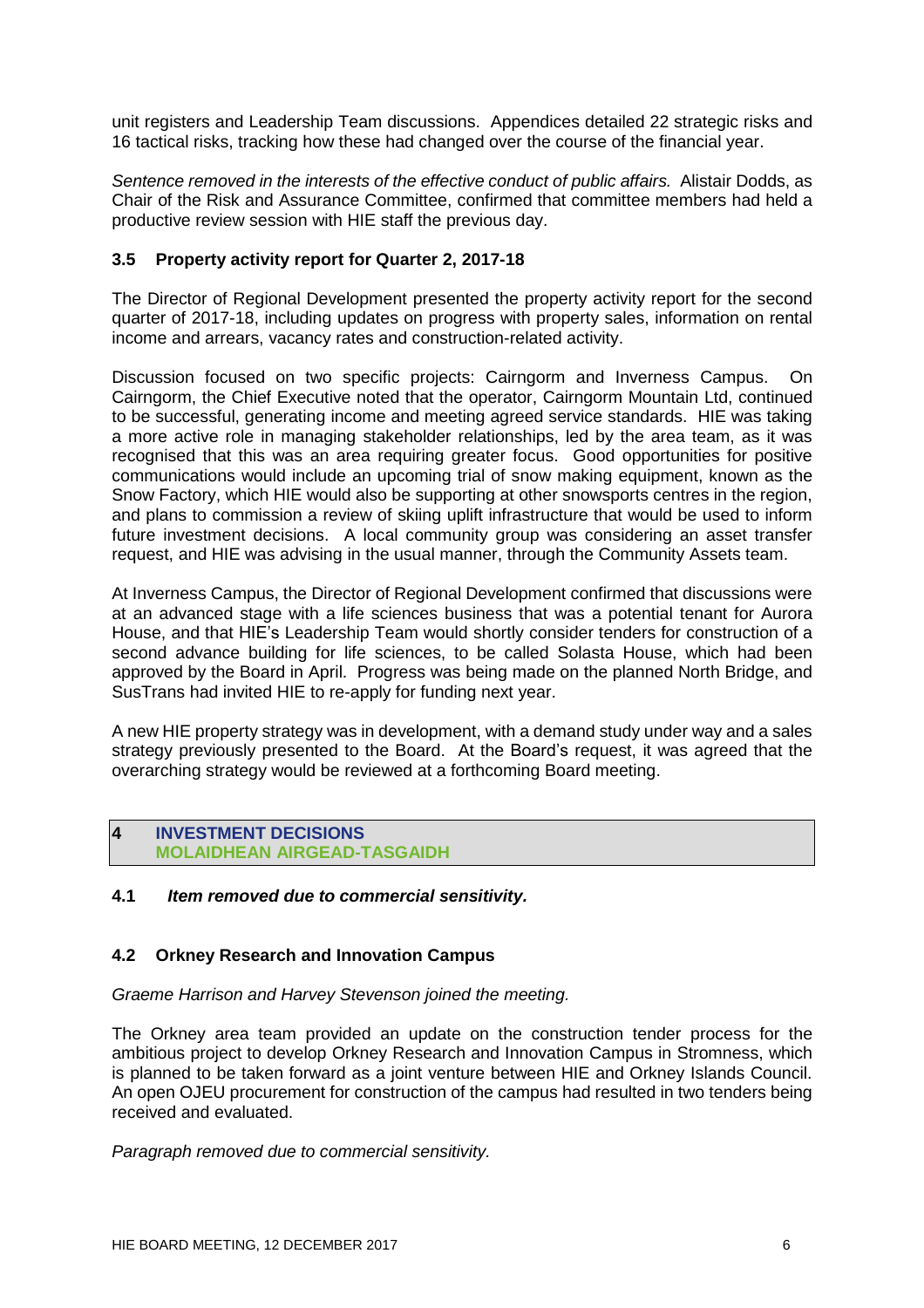In discussion, the Board highlighted the novel nature of the joint venture model that was being established, and stressed the importance of HIE receiving independent legal advice to assess and mitigate risk to the agency. This advice should be reported to the Risk and Assurance Committee which, it was noted, had reviewed the project at its last meeting a few days earlier. Members also noted a need for clarity on the project's VAT position, and the Director of Finance and Corporate Services confirmed this was being examined.

*Two sentences removed due to commercial sensitivity.* An update will be given to the Board at its next meeting, on 13 February 2018, and ongoing progress reports submitted to the Risk and Assurance Committee.

*Graeme Harrison and Harvey Stevenson left the meeting.* 

# **4.3** *Item removed due to commercial sensitivity, and in the interests of the effective conduct of public affairs.*

#### **4.4 Creative industries support networks – contract extension** HMS 9362818 **(homologation)**

The Director of Business and Sector Development presented a paper requesting that the Board homologate the HIE Leadership Team's approval of an 11-month contract extension (from 1 November 2017 to 31 September 2018) to the IronWorks, to deliver creative industries networks and the industry's leading Scottish showcase XpoNorth.

The IronWorks had previously been responsible for management of one industry network (Music), while contracts for XpoNorth and three other networks - Screen and broadcast; Crafts/fashion/textiles, and writing/publishing - had been awarded to three other providers. Each contract had been for three years with the option to extend for one further year. However, for varying reasons, the other providers had declined an invitation to take up the option of a fourth year. As a result, it was now proposed to expand the range of services delivered by IronWorks to cover XpoNorth and the other networks for 11 months. The Director explained that an evaluation of the industry networks' performance would get under way in the new year, and be used to inform the procurement of new contracts that would take effect from 1 October 2018.

The Board examined the proposal closely and sought clarification on a number of issues. It was noted that HIE aspired both to create scale through working with leading international players, and to support local practitioners in fragile areas, and that these aims were seen as complementary. Members also stressed the value of studying the performance of other small countries, and the Director confirmed that the upcoming evaluation would do this. Assurance was sought that HIE would make certain that increasing the funding awarded to the IronWorks, and expanding the range of services it was expected to deliver, was fully compliant with procurement regulations. Provided this assurance was obtained, the Board was content to homologate the decision to amend and extend the contract as recommended.

**Note**: Following the Board meeting, HIE's Head of Procurement reviewed the processes that had been followed to award this contract extension. This review confirmed that the additional work to be completed by the IronWorks would link back to the original tasks and deliverables in the contract previously awarded. It also noted that the change to the IronWorks contract represented a rise of 25% of the original contact value, which was within permissible limits. The review concluded that the contract extension described in the paper was therefore compliant with procurement regulations.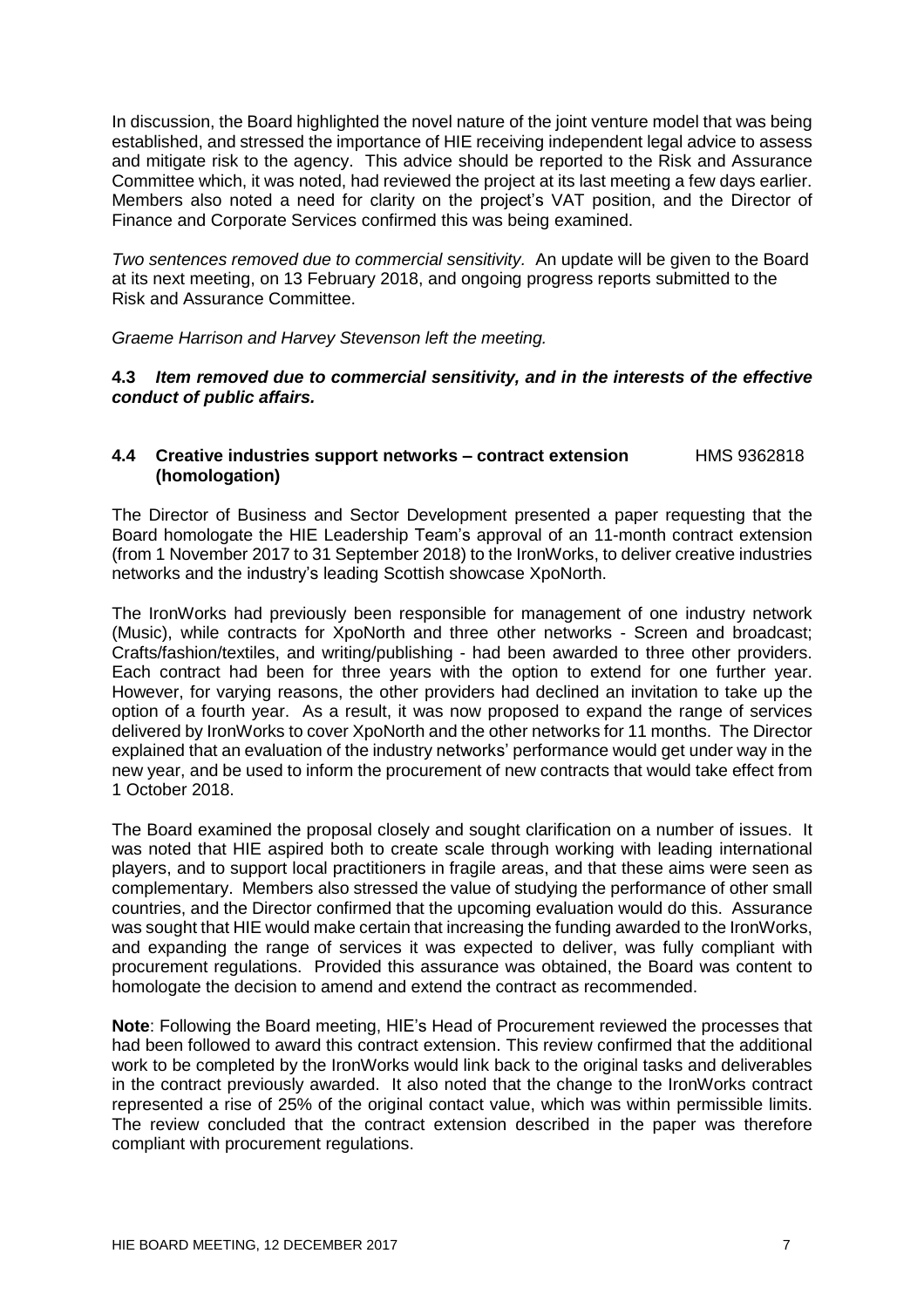#### **5 ITEMS FOR DISCUSSION CUSPAIREAN AIRSON BEACHDACHADH**

# **5.1 Update: Glasgow School of Art/Creative Futures Partnership** MOR 2014/00051

# *Morven Cameron joined the meeting.*

The Director of Strengthening Communities introduced a report on HIE's strategic partnership with the Glasgow School of Art (GSA), for which the Board had approved £4.25m in July 2014. This investment had aimed to extend the presence of GSA in the Highlands and Islands, creating a permanent teaching and research presence and a programme of business and community activities linked to HIE's priorities.

The Head of Universities, Education and Skills explained that a planned interim evaluation had reported in 2017, confirming achievement against activity-based targets and highlighting local, national and international reach. [*Two sentences removed in the interests of the effective conduct of public affairs].* It was recommended that HIE and GSA should focus on developing learning and teaching provision and increasing student numbers, develop a joint monitoring and measurement framework, and consider further investment in infrastructure at the Forres campus.

In discussion, the Board noted that 23 students were now based in Forres, including several from overseas, and that this was planned to grow to 70 by 2020. Engagement between GSA and HIE had been strengthened and the art school's activities in the region were now more closely aligned with HIE's development framework for the universities sector. The Board welcomed the positive direction that the partnership was taking, while emphasising the need to continue to engage at senior level and work with GSA towards long-term sustainability.

*Morven Cameron left the meeting.*

# **5.2 Year of Young People 2018** HIEA 2017/01442

The Director of Regional Development reported on HIE's plans to maximise benefits arising from participation in the Scottish Government's designated Year of Young People 2018, celebrating the contribution of people aged from 8 to 26. Activities to date had included securing HIE representation on two national steering groups, commissioning a series of short films, producing an events calendar, and announcing sponsorship for two young entrepreneurs. Further actions were in development and progress would be reported regularly throughout the year.

Board members contributed several suggestions, including involving Highland Youth Voice and similar groups within other local authority area. The potential to connect with Highland Youth Arts Hub was also noted.

# **6 ITEMS FOR INFORMATION CUSPAIREAN AIRSON FIOSRACHADH**

# **6.1 2017 survey of MSPs** HIEA 2012/00771

The Board welcomed the results of the 2017 survey of MSPs, showing a marked rise in awareness of HIE's role and activities.